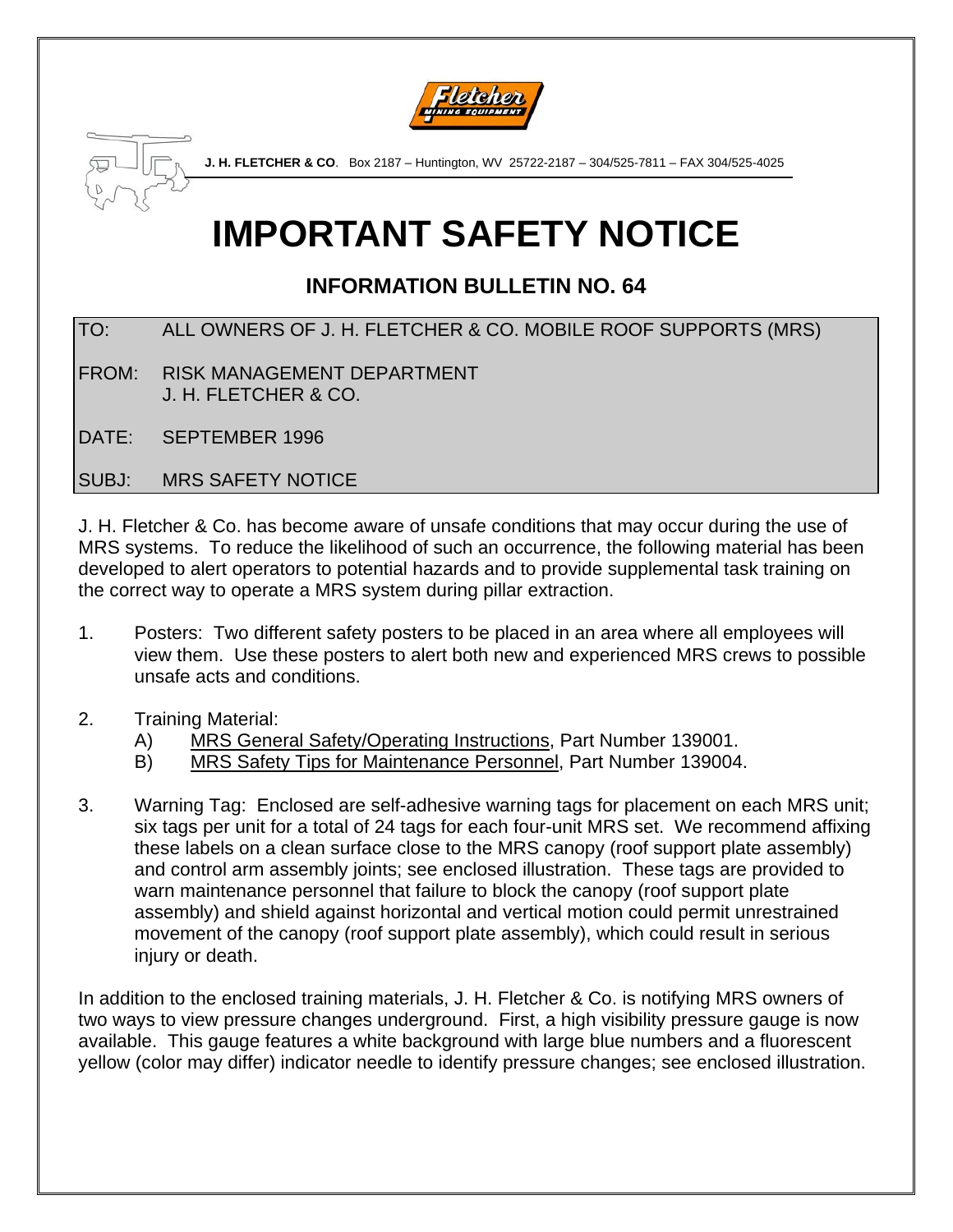Information Bulletin No. 64 Subject: MRS Safety Notice September 1996 Page 2

The gauge is the standard size and can be utilized as an alternative to the gauge already present on all MRS units manufactured by J. H. Fletcher & Co. Second, supplemental lighting can be added. Units manufactured after serial number 94907 are equipped with a headlight to illuminate the standard six-inch face of the support cylinder pressure gauge. If you are operating an earlier model that is not equipped with this feature, you may want to order parts for this gauge light system. Both the gauge, part number 132052, and the light components, are available through our service department.

We encourage you to put the enclosed material into use as soon as possible. If you no longer own this equipment, we request that you provide us the name and address of the current owner.

J. H. Fletcher & Co. appreciates your continued interest in the MRS product line. If we may be of assistance in any way, please call the Risk Management Department at 304/525-7811, ext. 240.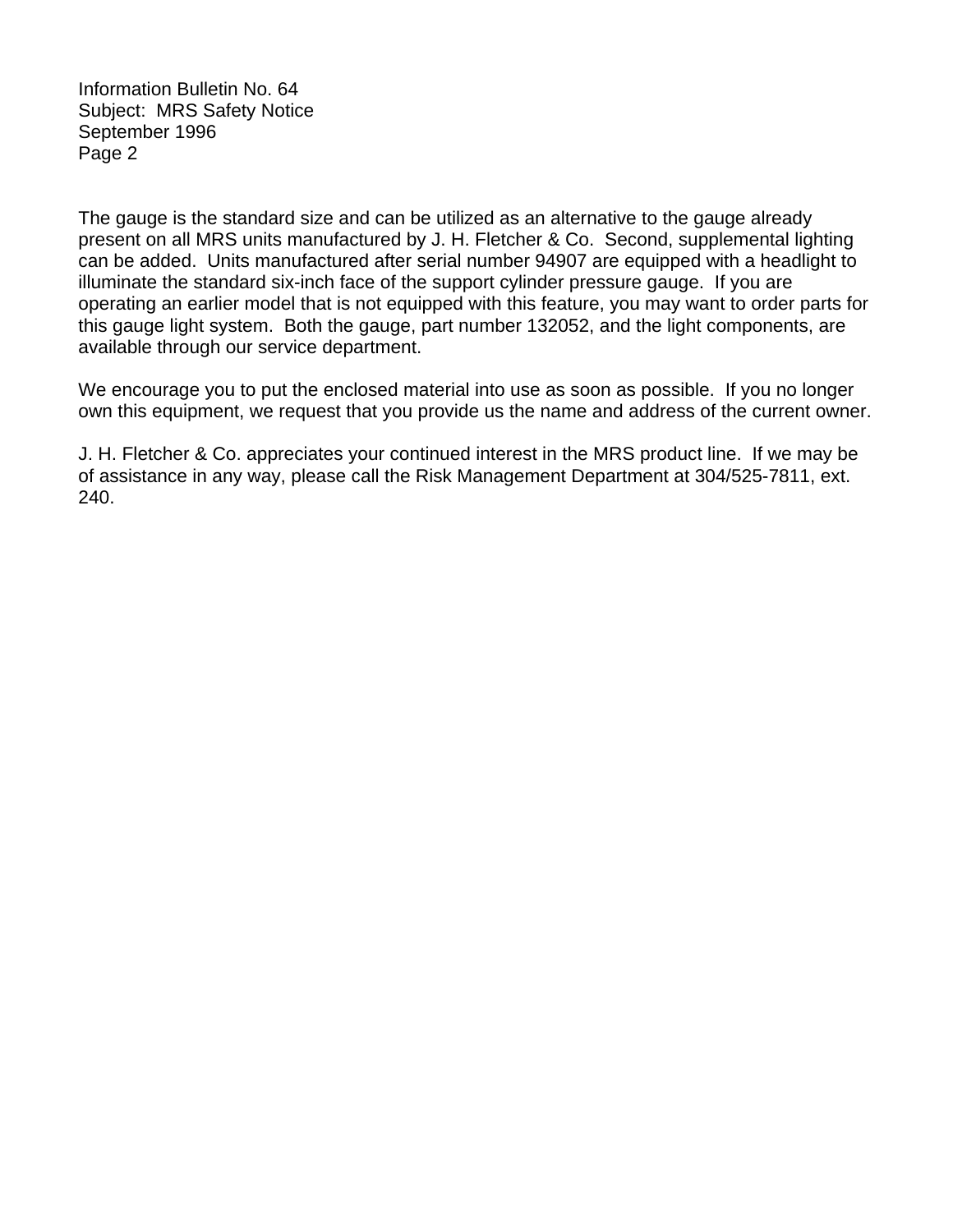Information Bulletin No. 64 Subject: MRS Safety Notice September 1996 Page 3

# BILL OF MATERIAL MRS WARNING TAG KIT PART NUMBER: 159688

| <b>PART</b><br><b>NUMBER</b> | <b>QUANTITY</b> | <b>DESCRIPTION</b>                                  |
|------------------------------|-----------------|-----------------------------------------------------|
| 359295                       |                 | <b>Warning: Temporary Canopy Supports</b>           |
|                              |                 |                                                     |
| 159005                       | 6               | Danger: Pinch Point                                 |
| 159073                       |                 | <b>Warning: Manual Override Controls</b>            |
| 159074                       |                 | Notice: Emergency Stop Under Cover                  |
| 159234                       | 6               | Warning: Unpin Canopy (Roof Support Plate Assembly) |
| 159258                       |                 | <b>Shell Lubricant Tag</b>                          |
| 359034                       |                 | <b>Pinch Point Tag</b>                              |
| 359119                       |                 | 8-1/2" x 11" Operations Tag                         |
| 159365                       |                 | <b>Warning Tag Location Sheet</b>                   |
| 999999                       |                 | Operator's Manual*                                  |

\*Machine specific by serial number.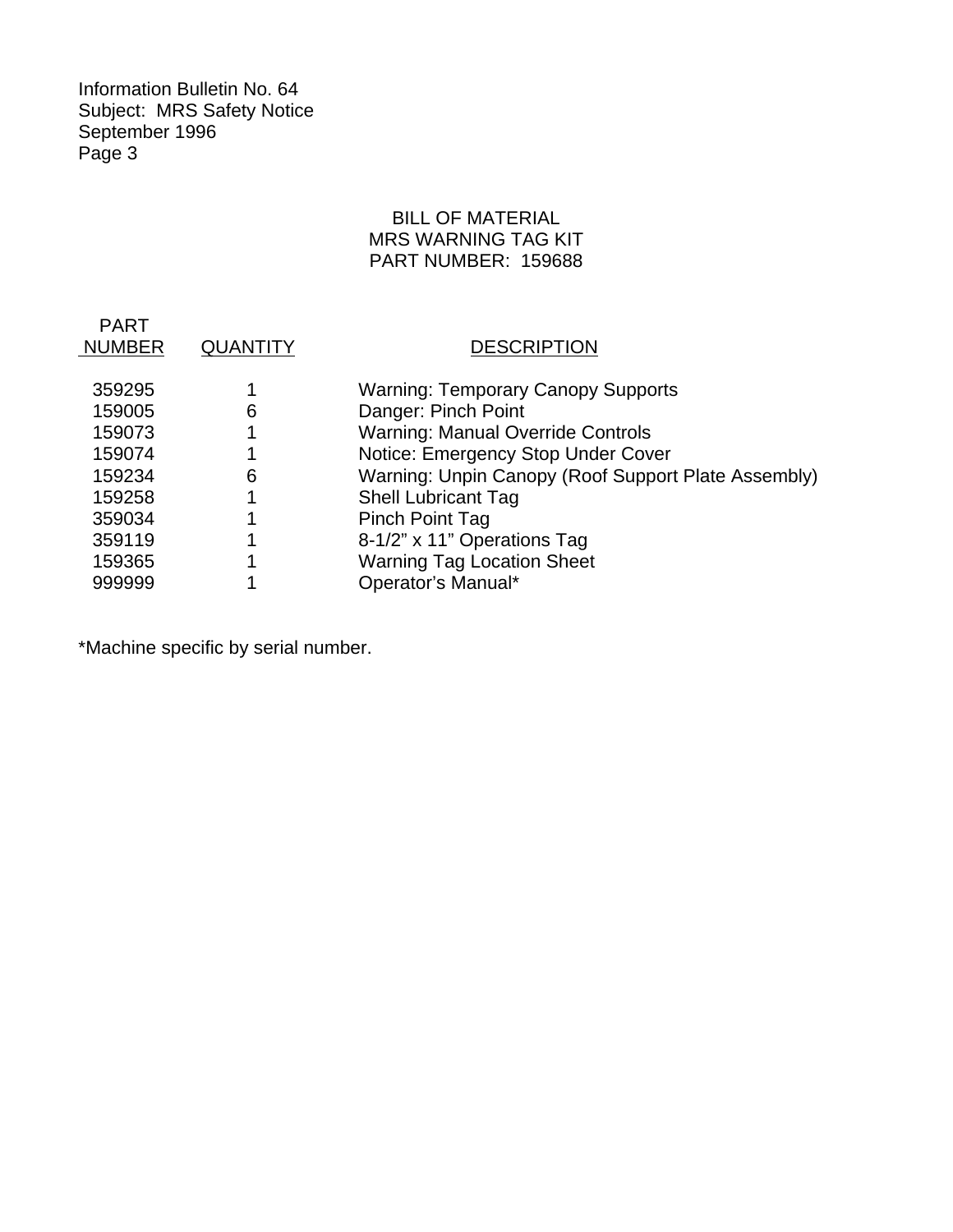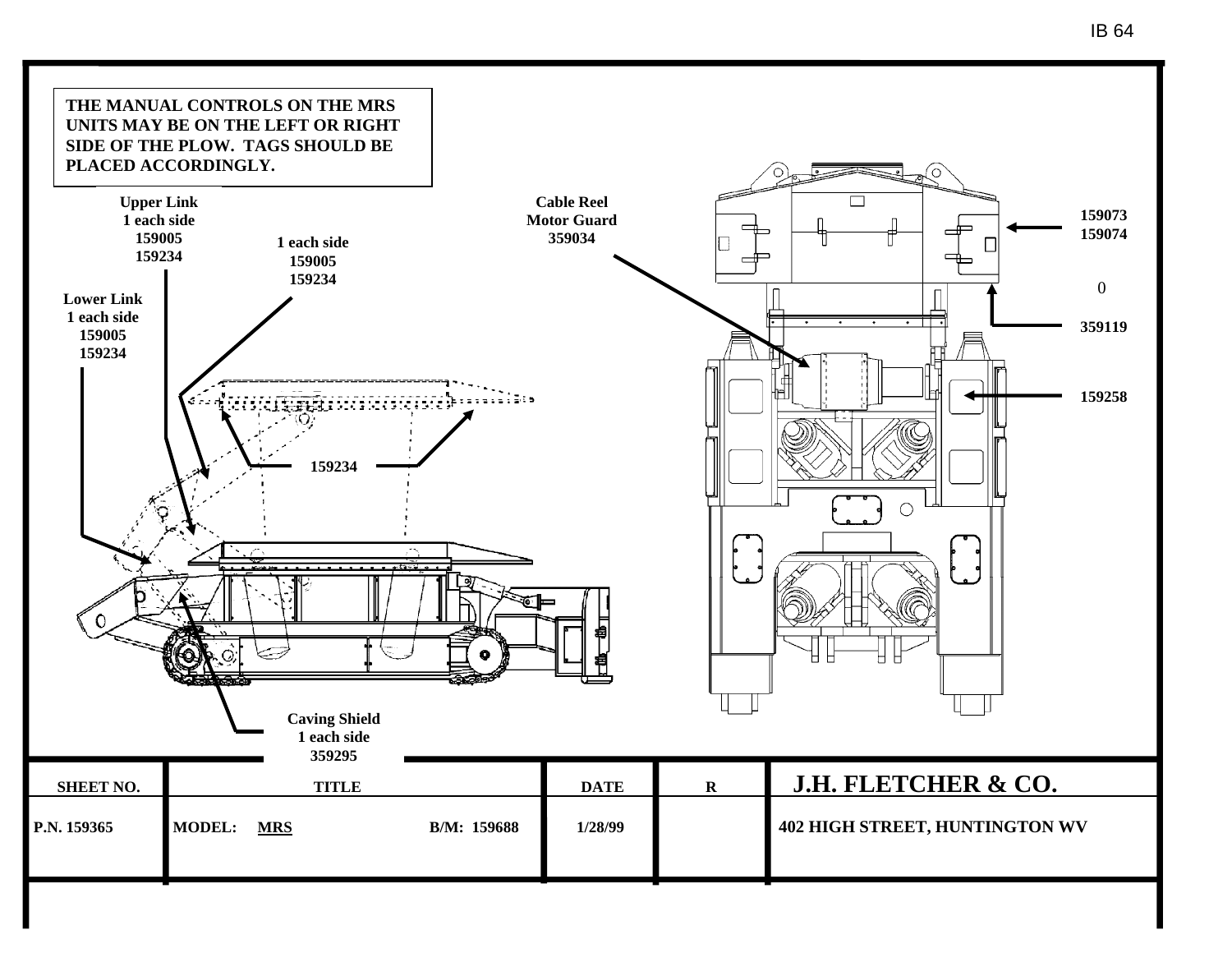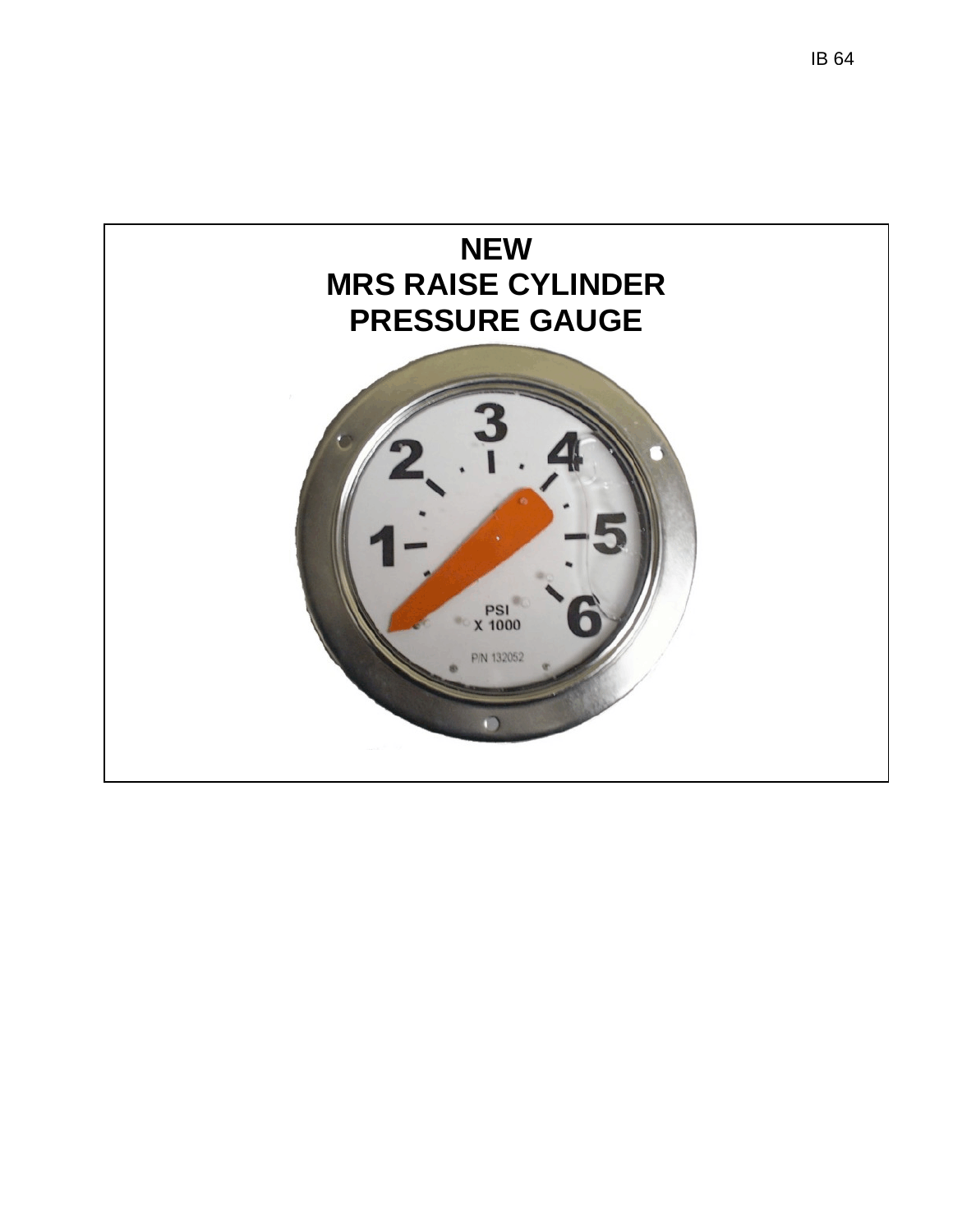# **MRS**

# **SAFETY TIPS FOR MAINTENANCE PERSONNEL**

**J. H. Fletcher & Co. 402 High Street Huntington, WV 25705 (304) 525-7811** 

**Part Number: 139004** 

**Date: 09/24/96**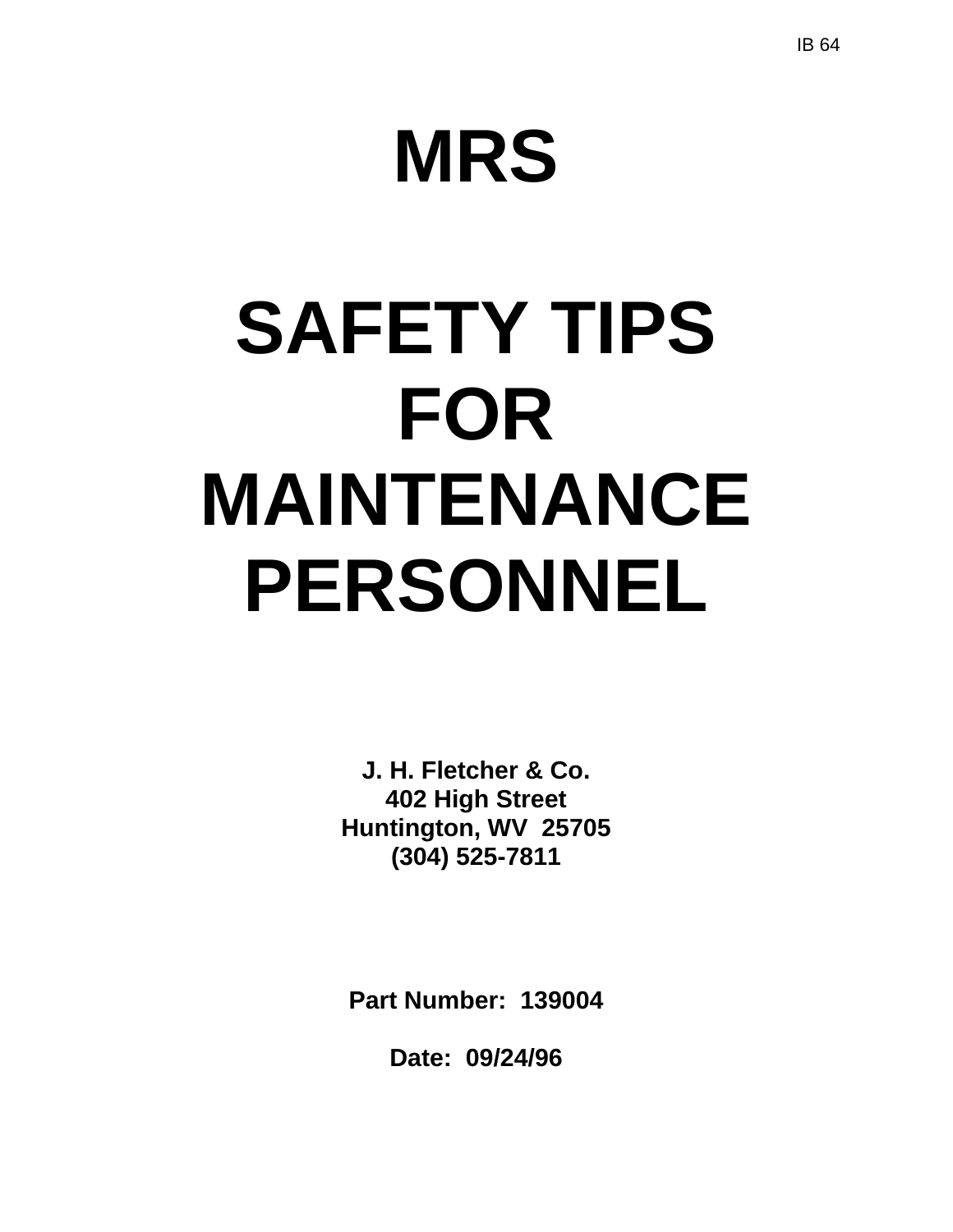# **MRS SAFETY TIPS FOR MAINTENANCE PERSONNEL**

## **GENERAL SAFETY:**

Practice "*safety first"* when performing maintenance, repair or troubleshooting.

Think out just what you intend to do beforehand. Consider what hazards may be involved, both to yourself as well as others, during the job and after it has been completed.

Read and observe the caution and warning notices located on the machine.

Check the parts book and maintenance manual before starting, to make sure you thoroughly understand what needs to be done and how to do it safely and correctly. Pay special attention to all caution and warning statements found in the manuals.

Don't attempt to do things for which you haven't been trained. If you aren't sure you thoroughly understand how to operate the machine, have someone who has been trained operate it for you.

Use manual control only when radio control is inoperable. Never use manual control during production.

During operation with the manual controls, the emergency stop station must be accessible and operating properly.

Make sure all personnel, including yourself, are clear of the machine before starting.

Make sure all personnel, including yourself, are a safe distance from the machine before raising or lowering the Roof Support Plate Assembly to or from the roof.

During testing, never pressurize the Roof Support Plate Assembly against the roof in outby areas where personnel will be standing or traveling. This could damage the roof and cause a fall.

Before working around the machine, lower the Roof Support Plate Assembly and remove any material that could fall off and cause injury.

Never position yourself, or other personnel, between the machine and the rib, face or another piece of equipment.

### **UNAUTHORIZED MACHINE MODIFICATIONS:**

Don't make unauthorized changes to the machines. These changes could jeopardize the safety of those who will be operating, or working on, the machine after you have finished your job and left.

Remember, that as a maintenance person, you are responsible not only for your own safety - but also for the safety of those persons who will be using and working on the machine after you have finished your job and left.

When making adjustments do not exceed the manufacturer's recommendations.

Only use repair and replacement parts that meet the original equipment manufacturer's specifications.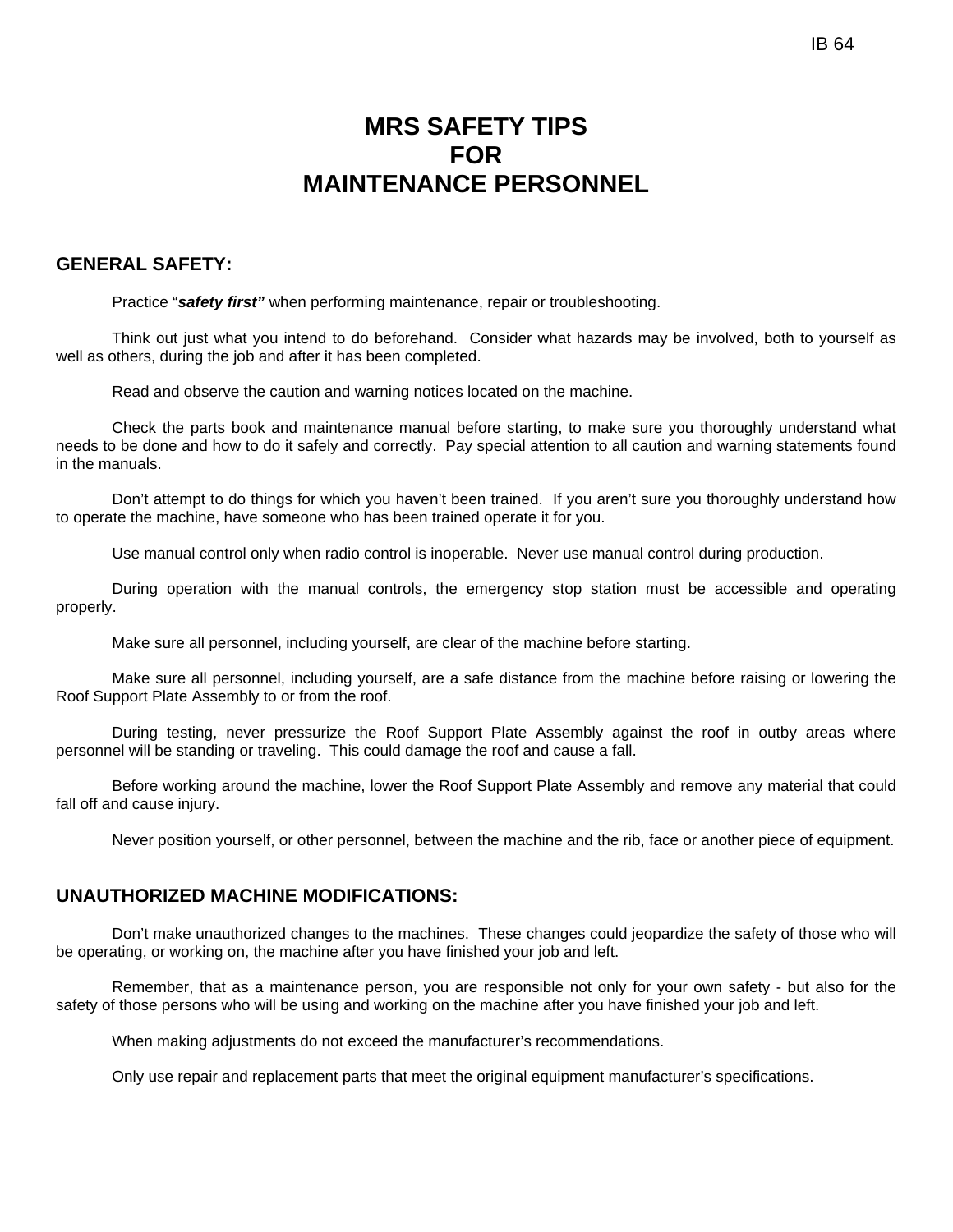# **CAUGHT BETWEEN AND PINCH POINT HAZARDS:**

Remember, that these machines can be started at any time by remote control and operation of any function can occur immediately without warning.

Never enter the area between a mobile roof support machine and the rib, face or another piece of equipment.

The roof support cylinders are equipped with yield valves which allow the cylinders to collapse under extreme loading conditions. Never climb into the machine to take refuge from a roof fall.

Before removing any of the pins from the MRS canopy control arm assembly (Roof Support Plate Assembly), always block the canopy (Roof Support Plate Assembly) against horizontal as well as vertical movement. Unrestrained movement of the canopy (Roof Support Plate Assembly) can result in serious injury or death.

Always fully lower, or block, the plow before working in the area around the plow.

Be aware of the pinch point between the electric motor and the rear of the cable reel compartment. There are dangerous pinch points between: the plow, machine, Roof Support Plate Assembly, and the floor. Follow your company's lockout policy before working in these areas.

Use caution when handling cover plates, use proper lifting techniques, wear gloves to protect fingers and never use your finger to line up a bolt hole.

The chain curtains are heavy and can easily pinch hands and fingers. Use extreme care when handling the chain curtains - wear gloves and use the proper lifting devices to assist in handling.

## **ELECTRICAL SAFETY:**

Before performing any electrical work on these machines always disconnect the power at the distribution box, lock and tag.

All electrical work must be performed only by properly trained and authorized personnel.

These machines must be maintained in permissible condition at all times.

## **HYDRAULIC SAFETY:**

These machines use a high pressure hydraulic system. Oil leaking at these pressures can penetrate the skin or cause blindness if allowed to get into the eyes. Always, wear eye protection when working on or around these machines.

Before replacing any hose on the machine make sure it meets the required pressure rating.

Use extreme caution when removing cartridges from cylinders and valves - make sure all pressure and load has been removed before loosing the cartridge.

The hydraulic accumulator (used in the fire suppression system circuit) has no user serviceable parts - do not attempt to take apart. Also, never burn or weld on or around this device - this will cause the enclosed nitrogen gas to expand and cause an explosion. Do not disconnect without bleeding pressure off.

Before making any adjustments to the hydraulic system, always consult the maintenance manual and the hydraulic circuit to make sure you are adjusting the proper valve is know the correct setting. Never experiment and never exceed the manufacturer's recommended settings.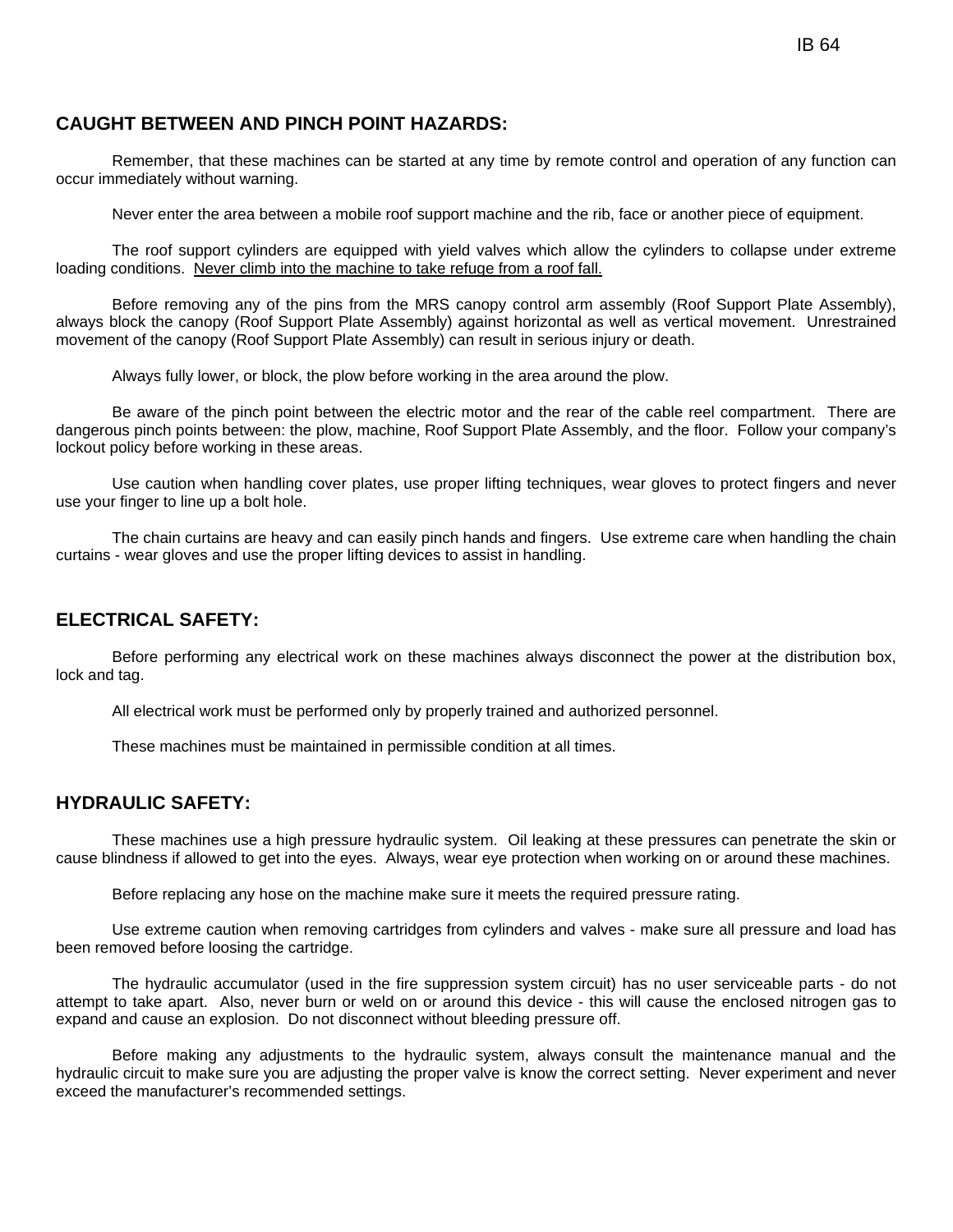After making any repair or adjustment, always test the machine to make sure it operates in the correct direction and at normal speed.

# **CONCLUSIONS:**

Safe operation depends upon proper maintenance.

Follow these basic rules for safety when performing maintenance and repair:

Make sure you have the proper training.

Follow established plans and procedures.

Use common sense.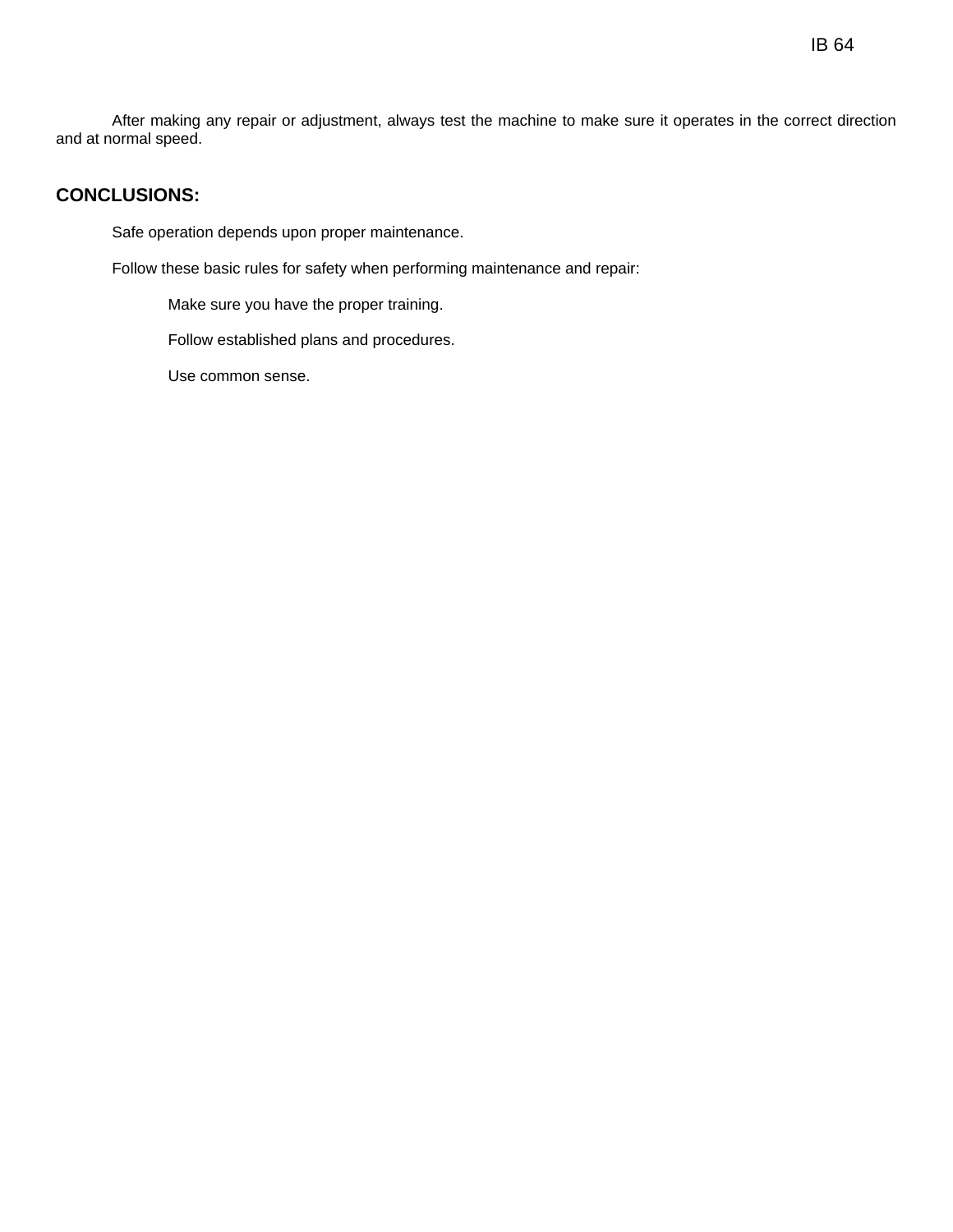# **MRS**

# **GENERAL SAFETY/OPERATING INSTRUCTIONS**

**J. H. FLETCHER & CO. 402 HIGH STREET HUNTINGTON, WV 25705 (304) 525-7811** 

**PART NUMBER: 139001** 

**DATE: 09/24/96 REV. 08/20/97**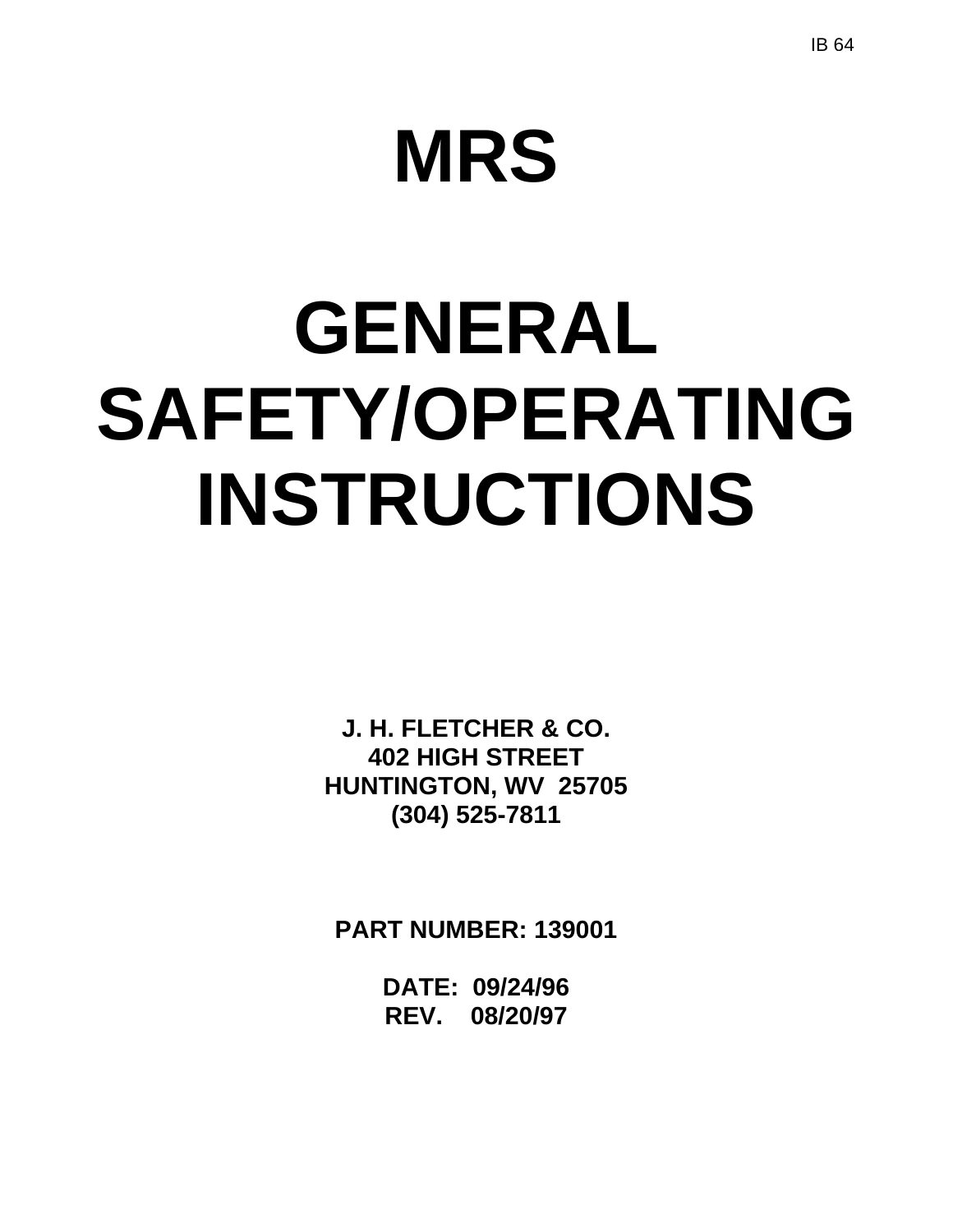# **J. H. FLETCHER & CO.**

# **MRS GENERAL SAFETY/OPERATING INSTRUCTIONS**

#### **GENERAL CAUTIONS - BEFORE STARTING:**

The safe operation of this machine requires special training and knowledge. Do not attempt to operate, until you have read and understand the *Operator's Manual* and have completed the required **TASK TRAINING**.

Operation, repair and recovery of this machinery must conform with all applicable state and federal mining regulations. Make sure you are familiar with all state and federal laws that apply to the operation of these machines. Read, understand and follow the current mining plan for your operating section or unit.

The purpose of this machine is to provide pillar line roof support only. Use of this machine for any other purpose could jeopardize the safety of the operator along with other personnel in the area.

Never attempt to increase the output of these machines by adjusting the valving beyond its rated capacity. Machine adjustments are to be made only by properly trained and authorized personnel.

Make sure all personnel, including yourself, are clear of the machine before starting.

Never position yourself, or other personnel, between the machine and the rib, face or another piece of equipment.

If there are any problems with the machines, report them to your supervisor immediately.

#### **OPERATING:**

During operation always follow the current mining plan for your section or unit; however, remember that the mining plan lists the minimum requirements. In unusual circumstances you must exercise extra care and effort to satisfy yourself that the situation is being handled safely.

Make sure all personnel, including yourself, are clear of the trailing cable before turning on the cable reel.



 Do not consider these machines a safe area to climb into during a fall. The Roof Support Plate Assembly ("R.S.P.A.") cylinders are designed to yield under the load of a large roof fall.

Use remote controls for normal operation. The manual controls are provided for trouble shooting and use in extreme emergency situations only.

When setting the units, place the R.S.P.A. evenly against the roof. Always position the MRS with the plow end facing outby, or toward supported roof.

Set the MRS firmly against the roof at a pressure that will provide compression of the strata immediately above the seam. This pressure should be set as designated for two or three stage cylinders:

FOR THREE STAGE CYLINDERS: 1000 TO 2500 PSI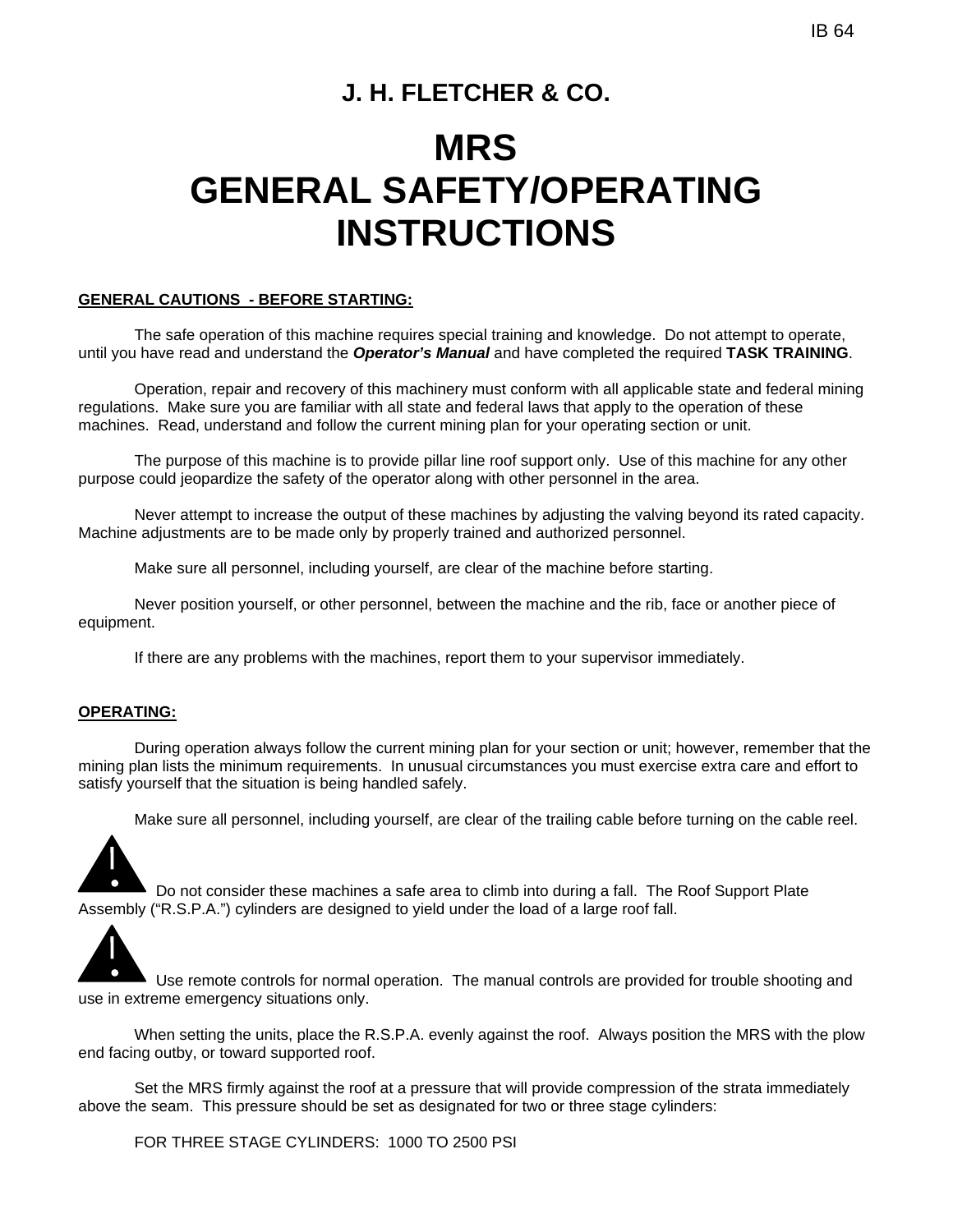### FOR TWO STAGE CYLINDERS: 1500 TO 3000 PSI

In areas where the draw rock is soft or contains numerous fractures, use the lower set pressure. If the pressure bleeds off due to soft floor conditions, re-pressurize the R.S.P.A. again to the initial set pressure. Because roof and floor conditions can change, without notice to the operator, the appropriate pressure must be selected based on specific mine conditions present. Daily re-evaluation of the roof in working section is necessary. If doubt exists regarding the correct pressure setting, the operator should contact mine management. Failure to utilize the MRS correctly can result in serious injury or death.

Advance the roof supports with each miner lift.

When moving in the working place, move the machines in pairs - keeping one machine of each pair against the roof at all times. Then step out of the place by alternately lowering and setting the MRS units. Move the MRS 6 to 7 feet in good roof; 2 to 3 feet or less in broken roof, before resetting and moving the other MRS.

Move the MRS closest to the gob first. Lower the R.S.P.A. just enough to clear the roof, when moving on the pillar line.

When lowering the R.S.P.A. from roof, first bring all four cylinders down together then lower inby end of R.S.P.A. to allow roof material to fall toward gob line. In poor or broken roof, lower the end of the R.S.P.A. closest to the gob line first.

Allow at least one foot side to side spacing between the MRS units to avoid dragging the chain curtains.

Position the roof supports as close to the miner as possible during all lifts, and especially during the final push out.

Do not allow the roof to cave around or on the MRS with the R.S.P.A. retracted away from the roof.

#### **GENERAL CAUTIONS - MAINTENANCE:**

Use caution when standing or working around the plow. There is a dangerous pinch point between the plow and the floor and between the machine and the roof support plate assembly. Keep the plow lowered against the floor or blocking when standing or working in this area.

The R.S.P.A. holds up lemniscate links. Links must also be blocked up when disconnected from the R.S.P.A. Before removing any of the pins from the MRS R.S.P.A. control arm assembly, always block the R.S.P.A. against horizontal as well as vertical movement. Unrestrained movement of the R.S.P.A. can result in serious injury or death. Always disconnect and lockout the machine at the distribution box while performing maintenance.

When standing or working around the machines avoid material on top of the R.S.P.A. that could fall at any time.

Make sure all personnel, including yourself, are a safe distance from the machine before raising or lowering the R.S.P.A. to or from the roof.

When performing maintenance on the MRS, especially in outby areas where personnel will be standing or traveling, be careful not to damage the roof by pressurizing the R.S.P.A. against the roof.



Remember that the roof jacks only provide vertical support of the R.S.P.A. Always firmly block and secure R.S.P.A. from lateral movement before removing any pin(s) from the control link or leminscate mechanism.

When standing or working around the machines watch out for material on top of the R.S.P.A. that could fall at any time.

Make sure all personnel, including yourself, are a safe distance from the machine before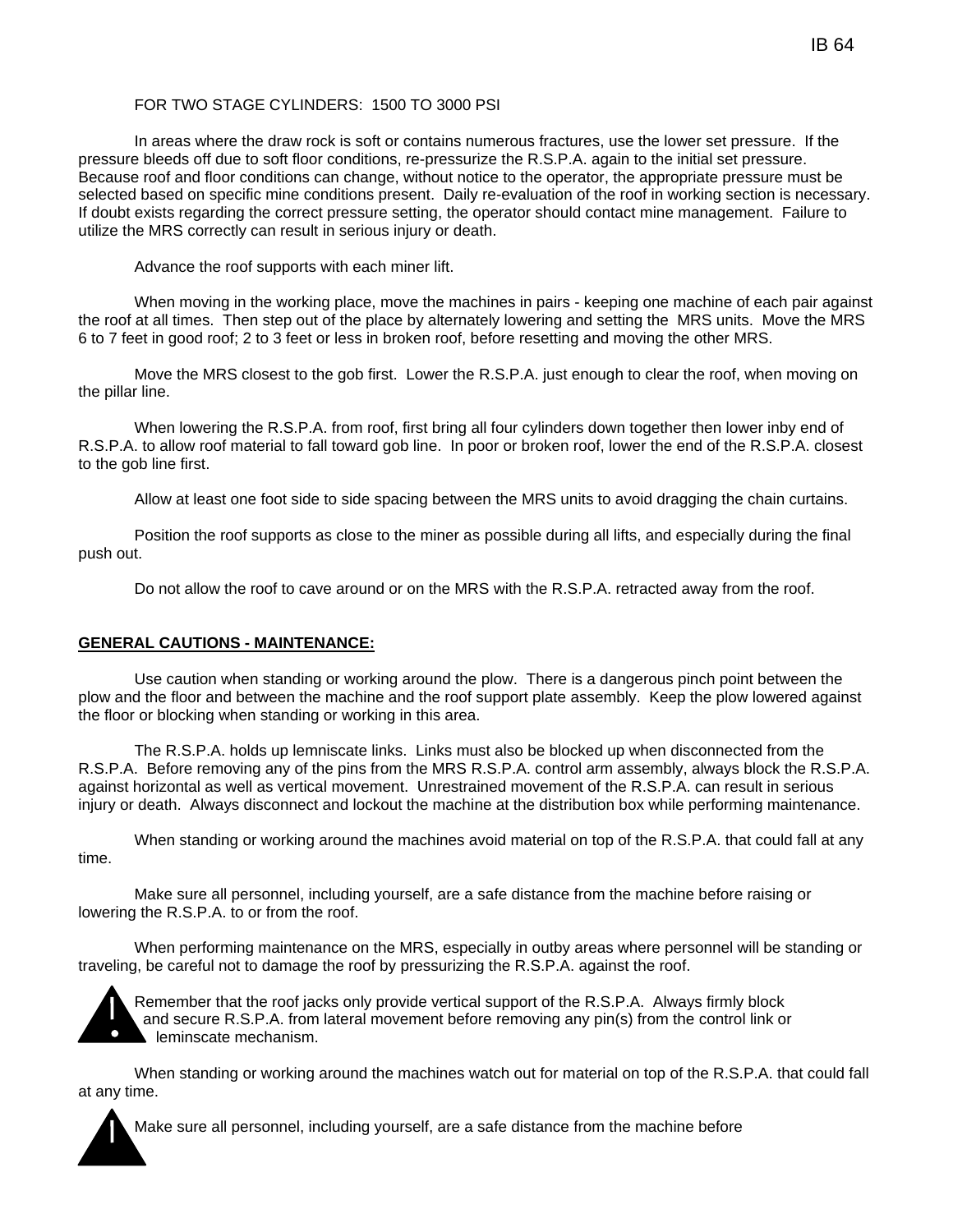### **SHUTDOWN:**

When shutting down for extended periods (weekends, etc.), always park the units outby the gob line, with the plow pointing outby and the R.S.P.A. is snugly set against the roof.

Store the remote control units in a safe area. Never leave them on the machine.

Report any problems or repairs that need to be made to the machines to your supervisor.